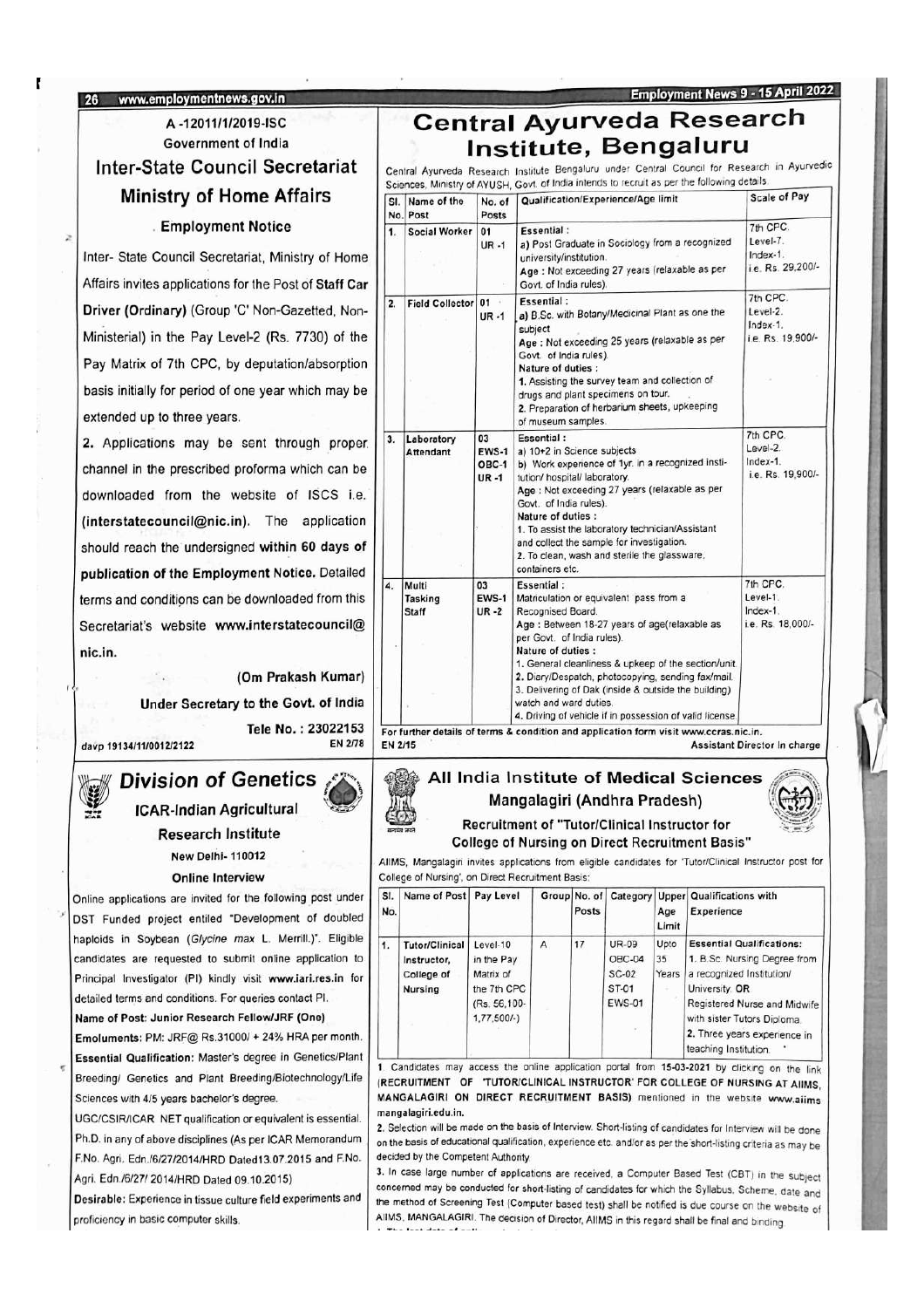A-12011/1/2019-1SC Government of India Inter-State Council Secretariat Ministry of Home Affairs

### Employment Notice

Inter-State Council Secretariat, Ministry of Home Affairs invites applications for the post of Staff Car Driver (Ordinary) (Group 'C' Non-gazetted, Non-Ministerial) in the Pay Level-2 (₹19900-63200) of the Pay Matrix of 7<sup>th</sup> CPC, by deputation/absorption basis initially for period of one year which may be extended up to three years.

2. Applications may be sent through proper channel in the prescribed proforma which can be downloaded from the website of ISCS i.e.(www.interstatecouncil.nic.in). The application should reach the undersigned within 60 days of publication of the Employment Notice. Dctailed tems and conditions can be downloaded from this Secretariat's website www.interstatecouncil.nic.in

Stamp

(Om Prakash Kumar) Under Secretary to the Govt. of India Tele No. 23022153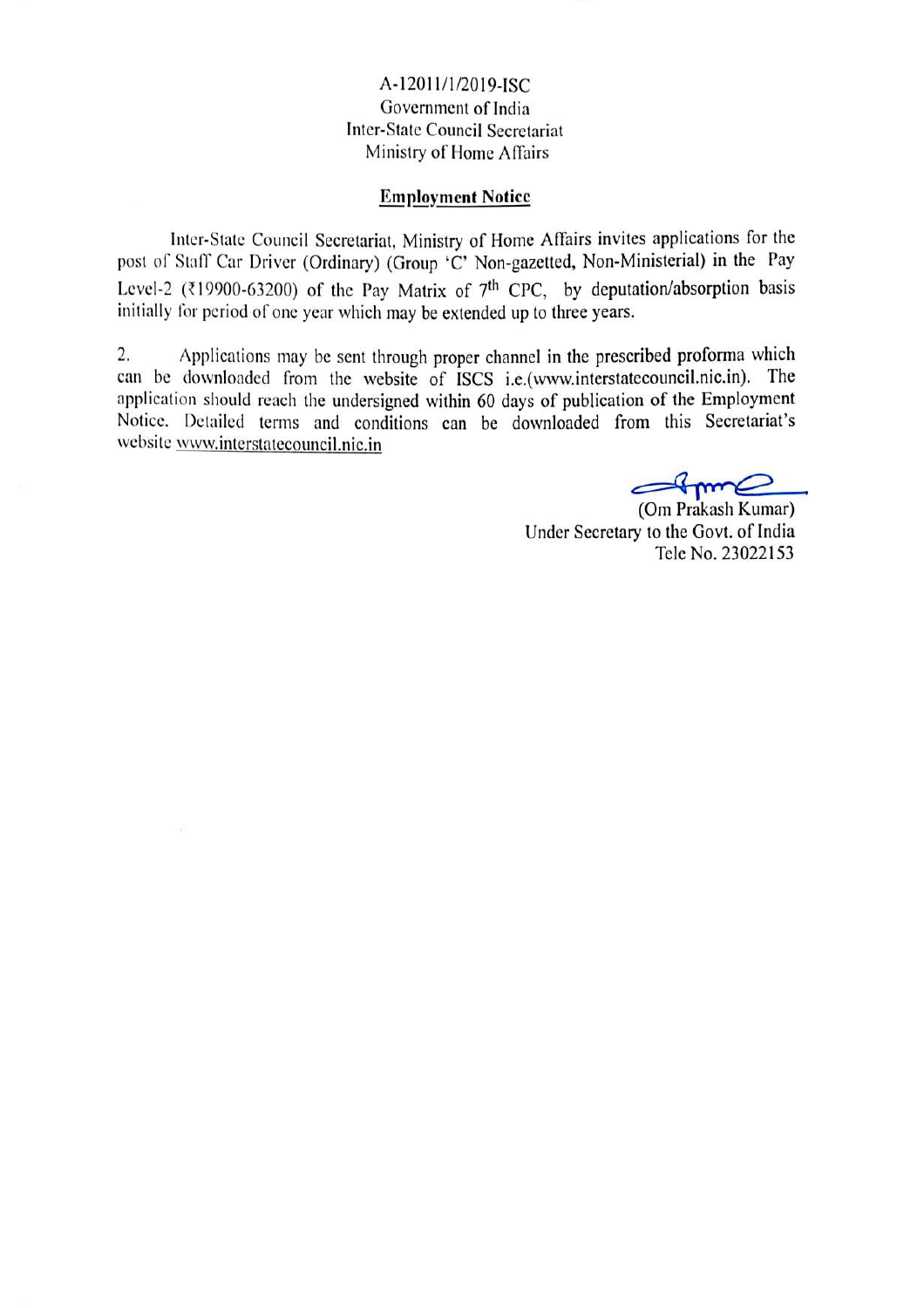No. A-12011/1/2019-1SCA) Government of India Inter-State Council Secretariat (Ministry of Home Affairs) \*\*\*\*

> Vigyan Bhawan Annexe, New Delhi Dated the 21 March, 2022

### OFFICE MEMORANDUM

#### Subject: (Ministry of llome Affairs) by transfer on deputation/absorption basis. Filling up the post of Staff Car Driver in the Inter-State Council Secretariat

The undersigned is directed to state that one post of Staff Car Driver (Ordinary) (Group 'C' Non-gazetted, Non-Ministerial) in this Secretariat in the Pay Level-2 (R19900-63200) of the Pay Matrix of 7<sup>th</sup> CPC, by deputation/absorption basis initially for period of one year which may be extended up to three years. The details of the post and necessary terms and conditions are given in Annexure - I.

2. This vacancy may be circulated among the eligible employees and their applications in duplicate in the format enclosed in Annexure-II may be forwarded to the undersigned along with the following certificates/documents within 60 days of publication of the Employment Notice in Employment News.

- i. Attested copies of the ACRs/APARs for the preceding last 5 years. The ACRs/ APARs should be attested by an officer not below the rank of Under Secretary. In case there is some period less than <sup>5</sup> years, the ACR/APARs of the previous year(s) may be sent so as to make APARs of <sup>S</sup> complete years.
- ii. Vigilance Clearance.
- iii. Integrity certificate signed by an officer not below the rank of Under Secretary.
- iv. Details regarding imposition of any major or minor penalties on the officials during the last <sup>10</sup> years. The certificates should be signed by an officer not below the rank of Under Secretary.

The applications not received through proper channel and incomplete with necessary certificates/documents and received after the stipulated date as stated in Para '2' above shall not be considered. Applications once received through proper channel shall not be allowed to be withdrawn. 3.

(Om Prakash Kumar) Under Secretary to the Govt. of India Tel. 23022153

To

- $\mathbf{i}$ All Ministries/Department of the Govt. of India
- Ministry of Home Affairs, Ad.II section. It is requested that vacancy may be circulated ii amongst the eligible and interested employees of various units of Ministry of Home Affairs.
- ii DOPT's website.
- iv Notice Board, ISCS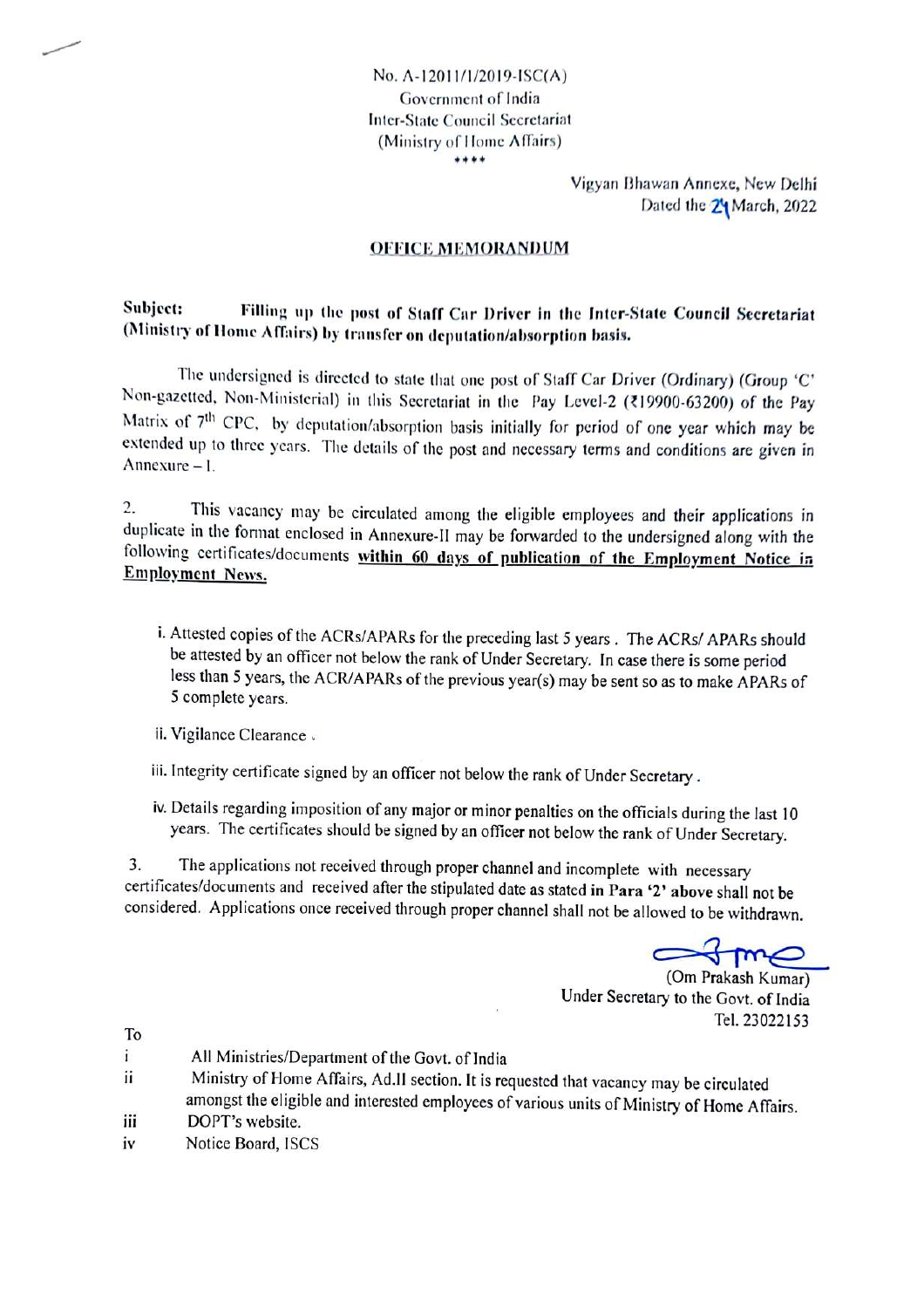## ANNEXURE-I No. A-12011/1/2019-ISC(A) Government of India Inter-State Council Secretariat (Ministry of Home Affairs)

Filling up the post of Staff Car Driver in the Inter-State Council Secretariat by transfer on<br>deputation/absorption basis.

1

One is required post of to Statf be Car Driver in the Inter-State Council Secretariat, Ministry of Home Affairs eligibility eriteria filled up by transfer on deputation/absorption basis. The details of the post and necessary terms and conditions are given below:-

| 1.            | Name of the Post           | Staff Car Driver                                                                                                                                                                                                                                                                                                                                                                                                                                                                                                                                                                                                                                                                                                              |
|---------------|----------------------------|-------------------------------------------------------------------------------------------------------------------------------------------------------------------------------------------------------------------------------------------------------------------------------------------------------------------------------------------------------------------------------------------------------------------------------------------------------------------------------------------------------------------------------------------------------------------------------------------------------------------------------------------------------------------------------------------------------------------------------|
| $\frac{2}{3}$ | No. of Post                | One                                                                                                                                                                                                                                                                                                                                                                                                                                                                                                                                                                                                                                                                                                                           |
|               | Classification of the Post | General Central Service (Ordinary) (Group 'C' Non-<br>gazetted, Non-Ministerial)                                                                                                                                                                                                                                                                                                                                                                                                                                                                                                                                                                                                                                              |
| 4.            | Pay for the post           | Pay Level $-2$ (Rs. 19900-63200) of the Pay Matrix<br>Table of 7 <sup>th</sup> CPC.                                                                                                                                                                                                                                                                                                                                                                                                                                                                                                                                                                                                                                           |
| 5.            | Eligibility Criteria       | Eligibility Criteria / Terms & Conditions based on the<br>approved Recruitment Rules pertaining to this<br>Secretariat for appointment to the 1 post of Staff Car<br>Driver in Ordinary Grade in Inter State Council<br>Secretariat on deputation/absorption basis-<br>From amongst the regular Dispatch Rider (Group 'C')<br>and<br>Group<br>C<br>Employees<br>in<br>level<br>(Rs.18000-56900/-) of the pay matrix in the Inter-<br>State Council Secretariat, Ministry of Home Affairs<br>who possess valid Driving License for Motor Cars on<br>the basis of a Driving Test to assess the competence to<br>drive Motor Cars failing which from officials holding<br>the post of Dispatch Rider on regular basis or regular |
|               |                            | Group 'C' employees in level-1 (Rs.18000-56900/-)<br>of the pay matrix in other Ministries of the Central<br>Government who fulfill the necessary qualifications<br>as mentioned in column 7 of RRs.                                                                                                                                                                                                                                                                                                                                                                                                                                                                                                                          |
| 6.            | Period of deputation       | Period of deputation including period of deputation in<br>another ex-cadre post held immediately preceding this<br>appointment<br>in<br>the<br>same<br>or<br>some<br>other<br>organization/department of the Central Government<br>shall ordinarily not to exceed three years or<br>amendment from time to time.                                                                                                                                                                                                                                                                                                                                                                                                              |
| 7.            | Maximum Age limit          | The maximum age limit for appointment by transfer<br>on deputation shall not be exceeding 56 years as on<br>last date of submission of Application.                                                                                                                                                                                                                                                                                                                                                                                                                                                                                                                                                                           |
| 8.            | Other conditions           | The departmental officers in the feeder category who<br>are in the direct line of promotion shall not be eligible                                                                                                                                                                                                                                                                                                                                                                                                                                                                                                                                                                                                             |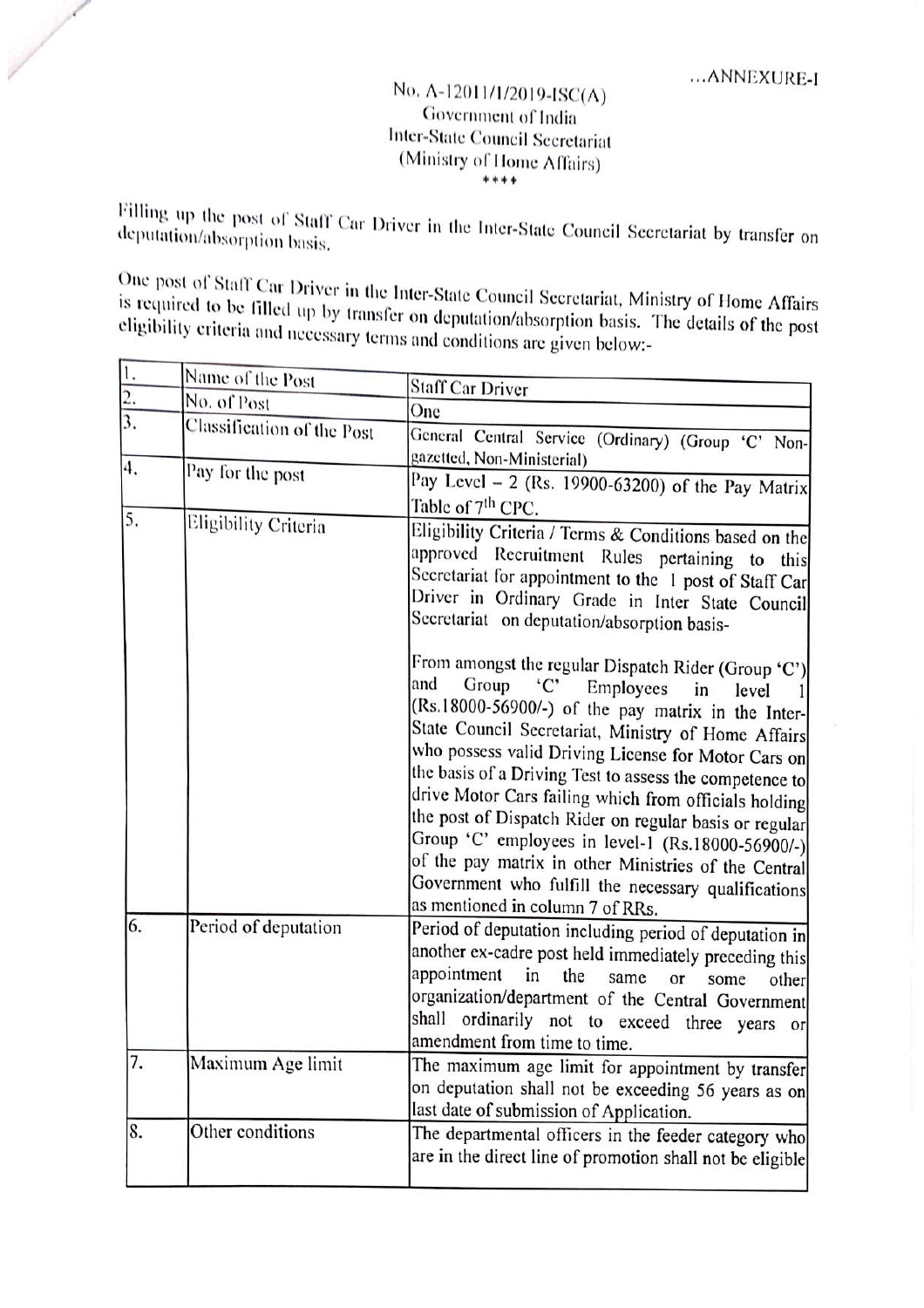|    |                     | for consideration for appointment on deputation.<br>Similarly, deputationists shall not be eligible for<br>appointment by promotion.                                                                                                                                                                                                                                                                                                                                                                                                                                     |
|----|---------------------|--------------------------------------------------------------------------------------------------------------------------------------------------------------------------------------------------------------------------------------------------------------------------------------------------------------------------------------------------------------------------------------------------------------------------------------------------------------------------------------------------------------------------------------------------------------------------|
| 9. | Mode of Application | The application, along with the following documents,<br>in respect of the candidates who fulfill the eligibility<br>conditions and who can be spared for taking up the<br>assignment within one month of the intimation of<br>selection, may be forwarded, through proper channel,<br>in the prescribed proforma duly signed by the<br>candidate and countersigned by the Head of Office or<br>any other officer authorized to 'The Under Secretary<br>(Admn), Inter State Council Secretariat, Ministry of<br>Home Affairs, Vigyan Bhawan Annexe, New Delhi-<br>110011' |
|    |                     | i. Up-to-date Confidential Report/ APAR Dossier<br>of the candidate concerned or photocopies of<br>the Annual Confidential/ Annual Performance<br>Appraisal Reports of the candidates for the last<br>available five years duly attested by the officer<br>not below the rank of the Under Secretary to the<br>Govt. of India.                                                                                                                                                                                                                                           |
|    |                     | ii. Vigilance Clearance                                                                                                                                                                                                                                                                                                                                                                                                                                                                                                                                                  |
|    |                     | iii. Integrity certificate signed by an officer not<br>below the rank of Under Secretary                                                                                                                                                                                                                                                                                                                                                                                                                                                                                 |
|    |                     | iv. Details regarding imposition of any major or<br>minor penalties on the officials during the last<br>10 years. The certificates should be signed by<br>an officer not below the rank of Under<br>Secretary.                                                                                                                                                                                                                                                                                                                                                           |

Additional information, if any, which the candidate would like to mention in support of his suitability for the post, <sup>a</sup> separate sheet may be enclosed , ifthe space is insufficient. 10.

11. Whether belong to SC/ST/OBC

12. Remarks

| Signature of the Candidate |
|----------------------------|
| Address                    |
|                            |
| Email:                     |

Mobile No.

# Countersigned by the Head of Office